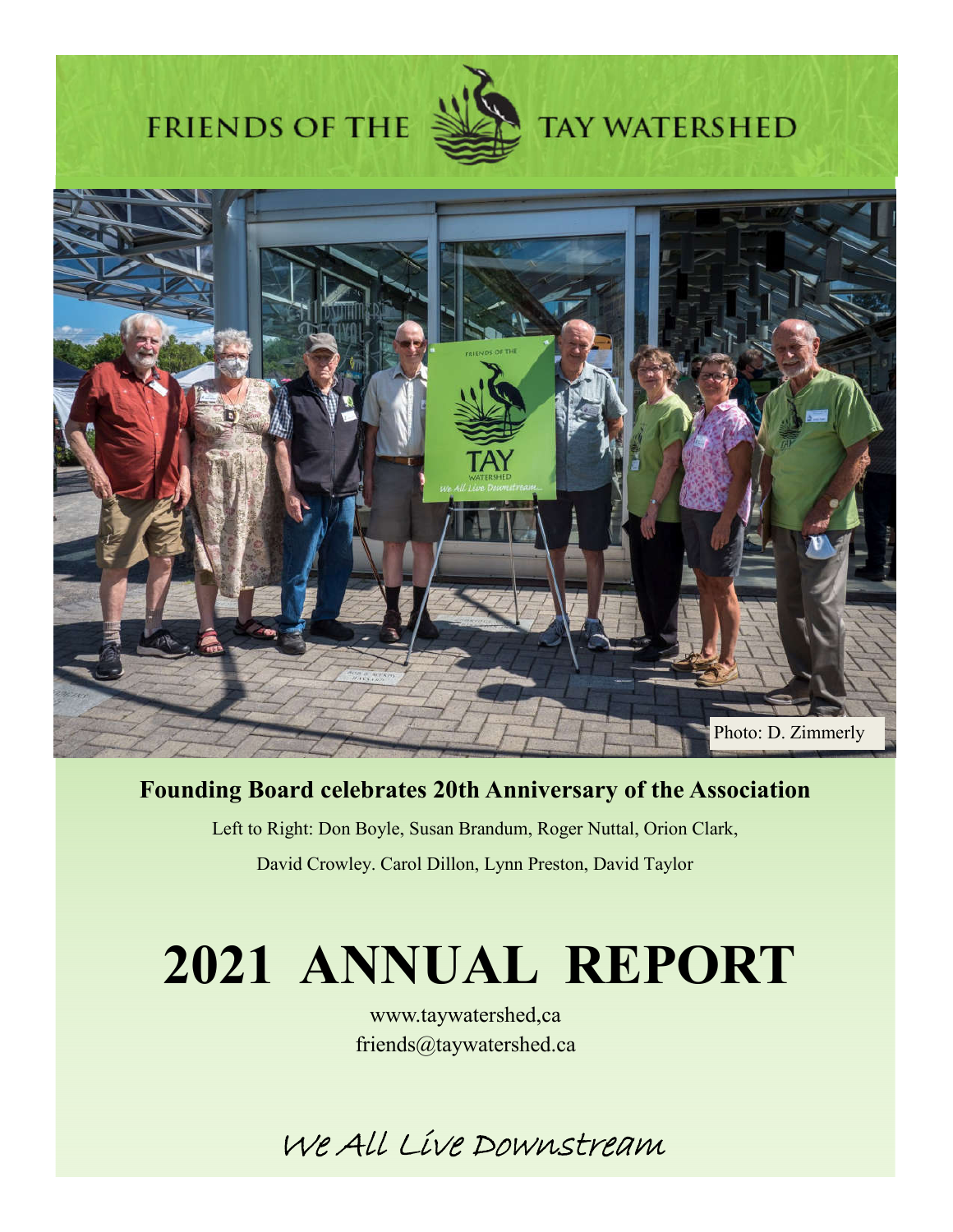**FRIENDS OF THE** 

# *Our Mission*

The Friends of the Tay Watershed deliver activities, and cooperate with other organizations with complementary interests, to ensure the health of the water and related natural resources of the Tay Watershed for present and future generations.

# President's Message

"Water is life". "Water is our best friend". These two statements were shared with me recently by an Indigenous friend. What more could be said about their significance to sustaining the health of the Tay watershed. Water is life to all living organisms that inhabit the watershed and indeed to those who depend on water for their domestic wells and municipal water supplies. Water is a friend to all those who enjoy the aquatic and the shoreland attributes and amenities that the watershed provides to waterfront property owners, visitors, businesses and industries and tourists alike. Indeed, we all need water to survive.

The health and sustainability of our watershed provides the context for our mandate as an association. The scope of the educational webinars, our Watershed Discovery Day, our environmental and bursary programs are the tools we use to raise public awareness and educate our youth on the importance of the watershed to our daily lives and the conservation of fish and wildlife habitat.

Appreciation for the natural environment has increased this past year as an offset of the coronavirus pandemic. Travel restrictions, more people working at home, and self-isolation have generated a new focus on the out of doors and the use of the natural environment for leisure, recreation and mental health. This trend is encouraging as the renewed interest has also fostered initiatives to renaturalize and revegetate shorelines and retrieve garbage from the riverbed.

**TAY WATERSHED** 

Sharing the message of wise stewardship of the watershed is achieved through our partnership not just with our members and the residents and communities in the watershed, but also with a number of organizations such as the Rideau Valley Conservation Authority, Watersheds Canada, Climate Network Lanark, Parks Canada, Lake Associations and the Federation of Cottage Associations and also with our sponsors. We appreciate the financial and services of the Little Stream Bakery, Lake 88.1, H & R Block, Top Shelf Distillers, Maximilians Restaurant, Perth Farmers' Market, The Factory and Stor-N-Lock. I would like to take his opportunity to thank everyone for their continued interest and support in the work of the Friends of the Tay Watershed.

### **Folks we partnered with in 2021 for a healthier watershed:**

Rideau Valley Conservation Authority – Educational Sessions Town of Perth – Rock Ramps Advisory Committee; Last Duel Advisory Committee Watersheds Canada – Interactive Online Resource Package for Planners and Municipalities Tay Net Program Volunteers/Christie Lake Association - Eyes on the river Climate Network Lanark – Land Use Policies and Strategies for climate change mitigation and adaptation Citizen Scientist – Phragmites Invasive Species Mitigation Parks Canada – Water Level/flows Control Monitoring Tay Valley Township Drummond/North Elmsley Township Lake Networking Group

> All photos credit The Friends of the Tay Watershed Association unless otherwise noted.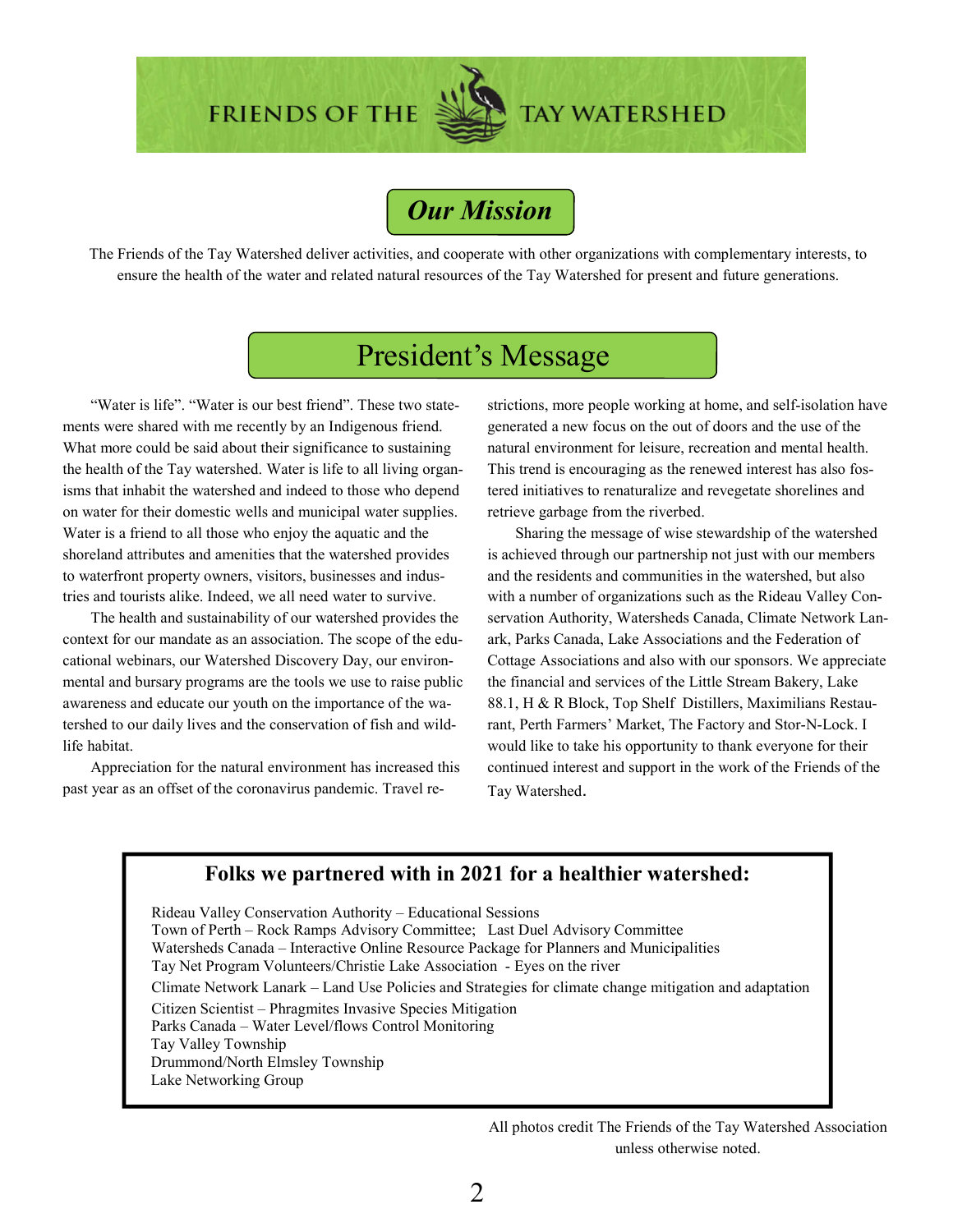# **Another Busy Year in 2021**

# **Education and Outreach**

*To encourage public interest and participation in the protection of water resources and the Tay Watershed's natural environment, through the provision of information and the delivery of supportive events.* 

## **2021 Virtual Webinars**

Virtual meetings have become the conventional tool for organizations to conduct meetings and seminars. Friends of the Tay Watershed conducted a series of virtual educational webinars in 2021 for our audience.

### **January 20, Webinar on Conservation Areas and Land Donations**

Our first session focused on the role of the Rideau Valley Conservation Authority (RVCA) and connecting with nature though access to conservation areas. The session started with a history of conservation authorities in Ontario. The RVCA is one of 22 conservation authorities and administers some 7,000 acres, 42 km of trails and 11 managed conservation areas. RVCA estimates that over 300,000 people visited these conservation areas in 2021 and that some 10,000 children participate annually in outdoor education activities. In addition to the conservation areas administration, Dan Cooper, Director of Conservation Areas and Stewardship also talked about the numerous programs sponsored by RVCA such as the Shoreline Naturalization Program (includes planting of 10,000 plants annually), Forestry Program (100,000 trees planted annually), Butternut Recovery Program and the Rural Clean Water program which provides financial incentives to improve water quality on riparian lands.



### **March 24, Webinar on Shoreline Planting ~ Impacts, Benefits and Available Assistance.**

Our second webinar was piggybacked to our Annual General Meeting in March and featured a presentation on the Renaturalization of Shorelines. Meghan McDonald, who administers the program sponsored by the Rideau Valley Conservation Authority described the function of naturalized shorelines in acting as a buffer to sediment and phosphorus discharges into lakes, therefore protecting water quality. Shorelines also provide important habitat for wildlife for refuge, a source of food and as a travel corridor. The presentation provided a summary of best practices in shoreline plantings designed to prevent erosion, provide flood abatement, act as a deterrent to unwanted gees and replace lawns with "no-mow" vegetation. A series of before and after photos emphasized the benefits of a renaturalization program.

**April 22, Invasive Phragmites ~ a special Earth Day 2021 Webinar** In Partnership with the Otty Lake Association



On this occasion Dave Overholt, Citizen Scientist teamed up with Michelle Vala, Climate Environmental Coordinator for Lanark County in a presentation on the invasive species know as phragmites. This invasive species has been identified in over 70 locations on county roads in Lanark. Phragmites has the effect of crowding out all other vegetation and coincidentally reduces available habitat for waterfowl and other wildlife. Mitigation measures require the removal of all surface growth and the use of special spades to cut the underground rhizomes or tubers. A beneficial outcome of the webinar saw a team of Otty Lake residents tackle the elimination of a stand of phragmites this past fall having taken advantage of a Photo: Ontario Invasive Plants Council grant from FOCA to purchase a variety of tools designed for the removal.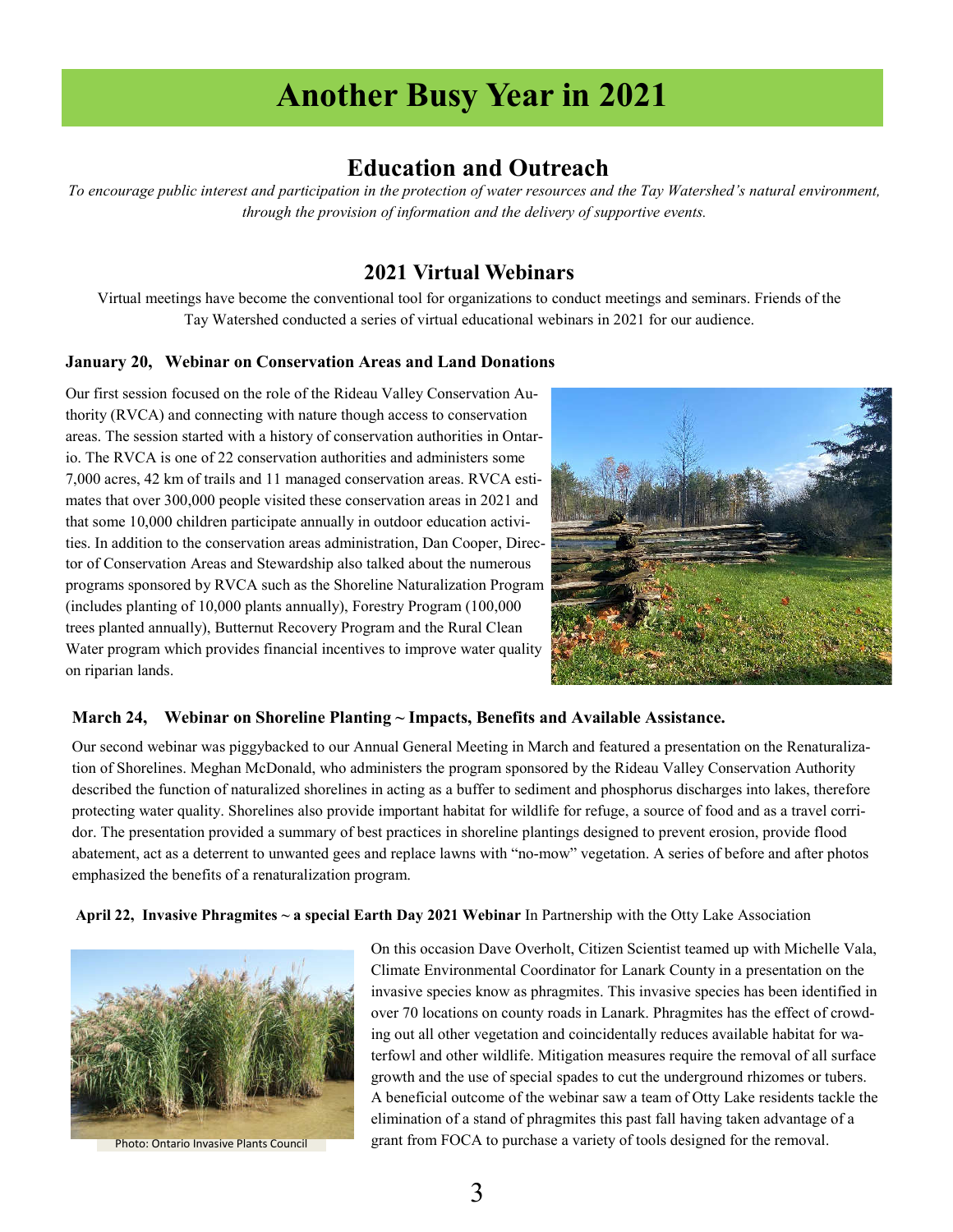# **2021 Environmental Awards**

The Friends of the Tay Watershed Environmental Awards were presented at our virtual AGM, 24 March 2021

### *1. Contribution to the Tay Watershed (contribution to water resources specific to the watershed):*

**Irv Dardick, Eagle Lake** - for providing tireless leadership, focus on execution, and engagement on the lake and with other stakeholders, making a huge impact not just on the lake but on the entire watershed.

### *2. Contribution to Water Resources at the provincial, national or international level (person or organization, either local or outside area, whose activities have an impact on water resources on a wider basis):*

**RVCA and MVCA (Rideau Valley Conservation Authority and Mississippi Valley Conservation Authority) representing all Ontario Conservation Authorities -** for their efforts to protect people and property from flooding and other natural hazards and to further the conservation, restoration, development and management of our natural resources for economic, social and environmental benefits.

### *3. Contribution to the General Environment (a local person or organization whose activities are aimed at the environment but impact on our water resources):*

**Paul Lehman -** for his foresight and leadership in developing a suite of research into the effects of climate change on the Mississippi River Watershed and the surrounding area including the Tay River Watershed.

# **Awards in Celebration of the Friends of The Tay Watershed 20th Anniversary**

### *Contribution to the Friends of the Tay Watershed Association:*

**Annie Dalton -** for enriching the local environment and beyond as well as being an example of good citizenship by sharing her talents and time for the benefit of all.

**Carol Dillon -** for her dedicated and professional contribution of over 22 years to the development of this organisation from its inception and to the safekeeping of our water resources.

### *Special Environmental Award:*

**Don Sherwin –** for his report: *'Geology, Mineral Deposits and History of Mining in the Tay River Watershed'* https://www.taywatershed.ca/documents/geology\_report/geology\_report.htm

This report provides a better understanding of the creation history and ecological framework of the Watershed. It assists in assessing the past, present and future impact of human occupation and economic activity in the region.

# **2021 Water Guardian Bursary Winners**

In 2021, the Friends of the Tay Watershed awarded bursaries to two watershed students. The bursary sponsored by the Little Stream Bakery was won by Ryleigh Rioux, a graduate of Granite Ridge Education Centre in Sharbot Lake. The bursary committee was impressed with Riley's academic achievements and volunteer activities as well as her interesting work with drone mapping and analysis for the benefit of the environment and the local community. Ryleigh's plans were to pursue an Honours Bachelor of Science with a major in Physical Geography and Geomatics at the University of Ottawa.

The second bursary was sponsored by the Friends of the Tay Watershed in celebration of its 20<sup>th</sup> anniversary. This bursary was awarded to Drew Brennan, a graduate of Smiths Falls District Collegiate. Drew holds a Bachelor of Arts degree in Economics from the University of Guelph and is currently in second year of the Master of Urban and Regional Planning at Queen's University. In his application, Drew expressed his desire to bring a holistic approach to community planning that can mitigate infringement on the natural environment.



Drew Brennan, left, and Ryleigh Rioux, right, winners of the 2021 Water Guardian Bursary.

Photo: Donna Walsh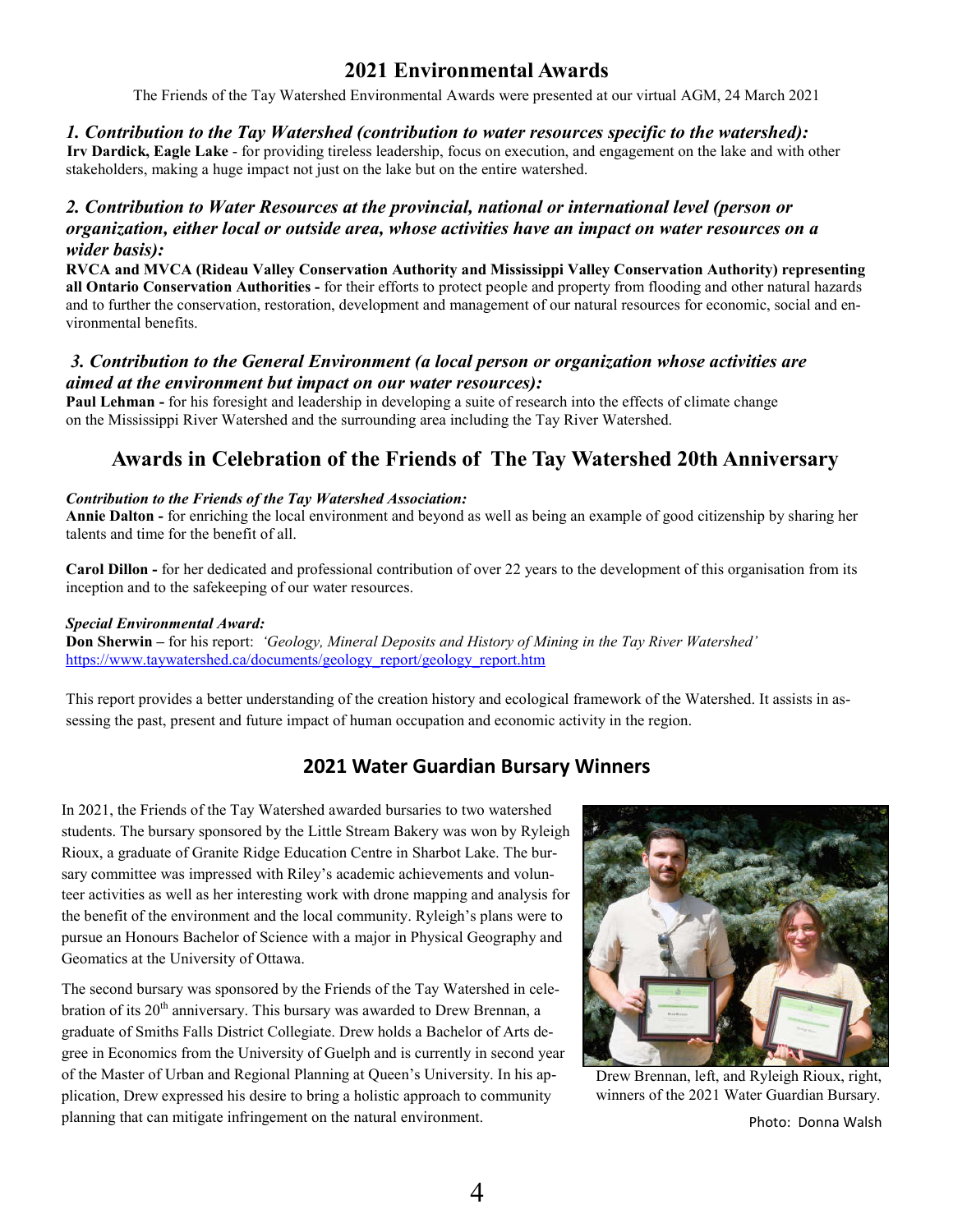# **Watershed Care and Protection Programs**

*To contribute to the development of the information base and infrastructure required for the understanding and protection of the Tay Watershed taking climate change into account in our programs*

Monitoring the health of the watershed is ongoing and our Tay Net program is designed to encourage our volunteer river watchers to report river conditions and concerns that can impair the ecology of the Tay River. More "eyes on the river" means greater care of this vital waterway through our communities. including removing garbage that pollutes the waterway.

## **Tay Waterway: A 2021 Review**  David Taylor

*Note: An explanation of the sources of the information on which this review is based is provided at the end of this report.*

Over the past 12 months, water levels along the Tay waterway experienced substantial, and often unseasonal, fluctuations, which some long-term residents have described as unprecedented.

For the first eight months of January to August 2021, water levels from Bobs Lake to Port Elmsley were extremely low. Most prominently, Christie Lake was consistently near, and often below, its minimum historic low level, and Perth experienced periods

when the flow was as low as 50% under normal. The initial cause was the low snowpack of the 2020/2021 winter, followed by below normal precipitation in the spring. During this period, the flow from Bobs Lake Dam was not increased, and the lake level was maintained at close to its historic average.

In early August, the flow from Bobs Lake Dam was suddenly doubled, which caught the attention of downstream residents when some docks ended up under water. This happened at a time when the level in the Rideau Canal was dropping, and presumably additional water was needed to maintain the canal's 5-foot target draft.

A quick turnaround in the fall, beginning in October, brought extremely high water levels, which were maintained through December in most parts of the waterway. In November, Christie



Lake was close to its Historic High. In Perth, high rainfall in December raised the flow to 100% over average.

Since entering the New Year with the winter freeze, levels have dropped substantially - in some areas, to below average.

The foregoing level fluctuations would not be significant if more were known about where climate change is taking us. To summarise, for most of 2021, Parks Canada maintained the Bobs Lake level at close to its Historic Average. Because there have been major dry and wet spells affecting Christie Lake and the rest of the waterway, this can only happen if a priority is being given to maintaining levels at Bobs Lake, to feed the Rideau Canal system, rather than to care for the 45 km waterway as a whole. Of note, this was also the case in late 2020, when the waterway was high, while Bobs Lake was maintained at a normal level. This situation was certainly exacerbated by Parks Canada withdrawing daily public access to Bobs Lake flow data.

Information and updates on the Tay Net Program may be seen on the website at

https://www.taywatershed.ca/documents/streamflow.php

*Sources: This review of water levels along the Tay waterway is based in part on information gathered by this association's nine 'Tay Watcher' volunteers, who take measurements as required at selected sites along the 40 km waterway between Bobs Lake and Port Elmsley. Their findings add to the valuable online data on water levels and flow from five electronic gauges, managed by Rideau Valley Conservation Authority and the Federal MNRF Department. A sixth gauge is being installed by MNRF on the Tay River near Bolingbroke Road. Data from a flow gauge operated by Parks Canada at Bobs Lake Dam is no longer made available to the public by that agency.*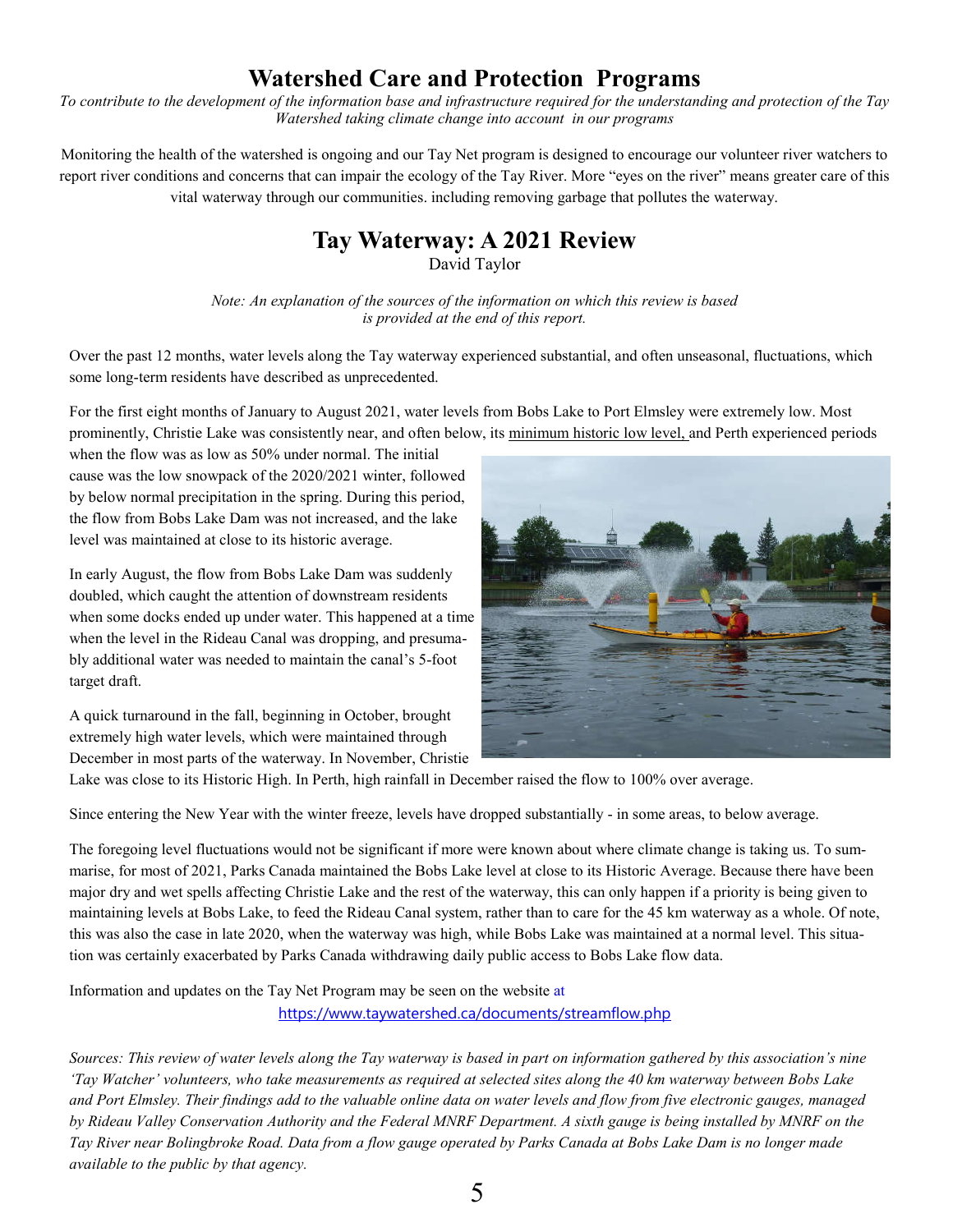# **Community Services Program Cleans Up the Tay River**

Leah Craig, of Tay Valley Township, a Grade 11 student at Perth & District High School, is taking the school's Community Services program to 'new depths' – and providing a much-needed upgrade to the area's Tay River.

As a paddle-boarder, Leah had observed first-hand the need for a trash clean -up of the Tay and decided to direct her Community Services Program obligation to a creative project. Beginning in early July, she has been paddling and picking up trash on the Tay River upstream of Perth, in Tay Valley Township. Later, she and friend Sadi Gibson combined to tackle a clean-up of the canal at the Last Duel Park area in Perth.

The shocking result of this dedicated work is shown in the attached photo, a graphic indication of what is not normally seen in the river. It is also evidence of a regrettable disregard by some for our area's otherwise pristine waterway. Leah advises that, so far, she has collected 16 tires, 72 cans, 25 pieces of plastic, and a



The Shocking Result Photo: Matt Craig

range of garbage that includes two chairs, 5 shoes, two frisbees, amongst other items and, unfortunately, is still counting.

Leah's concern for the river is not unusual.

Her father is Manager of Planning for the *Mississippi Valley Conservation Authority*, and a volunteer Riverwatcher for the Tay Net Program, of the *Friends of the Tay Watershed Association*.

Others who have contributed to cleaning trash along the Tay this past year include PDHS student Sadie Gibson, who accompanied Leah on the Tay clean up, and Riverwatchers Gary Waterfield, on the Perth section to Last Duel Park, and Denis Myers, of Port Elmsley.

# **Cooperation with Partner Organizations**

*To build partnerships with community organizations and government departments and agencies for the production and delivery of effective programs for the care of water resources (we currently have partnership arrangements with 31 organizations and events)*

### **Last Duel Advisory Committee**

FOTW was also represented on the Town of Perth Last Duel Park Advisory Committee. The committee assessed the scope of uses that should be permitted in the park, the spatial layout of activity areas and the timing and actions of the redevelopment of the park. The park is well used by the public for a variety of leisure activities and community events. The committee recommended an upgraded recreational trail along the river, a winter trail, a fenced dog park, better facilities for users such as additional park benches, bike racks, waste facilities and washrooms, an expansion of the allotment gardens and an arboretum and an amphitheatre for outdoor educational programs, an entertainment and cultural centre. Improved signage would also be an asset to identify special habitat areas. Preservation of the memorial forest to celebrate Indigenous history was also viewed as important. The committee's report has been submitted and acknowledge by Town Council.

### **Lake Associations**

FOTW has a well established working relationship with lake associations and has worked with these associations this past year in a dialogue with Parks Canada on maintaining water levels that sustain boating and aquatic activities.



Leah cleans up Photo: David Zimmerly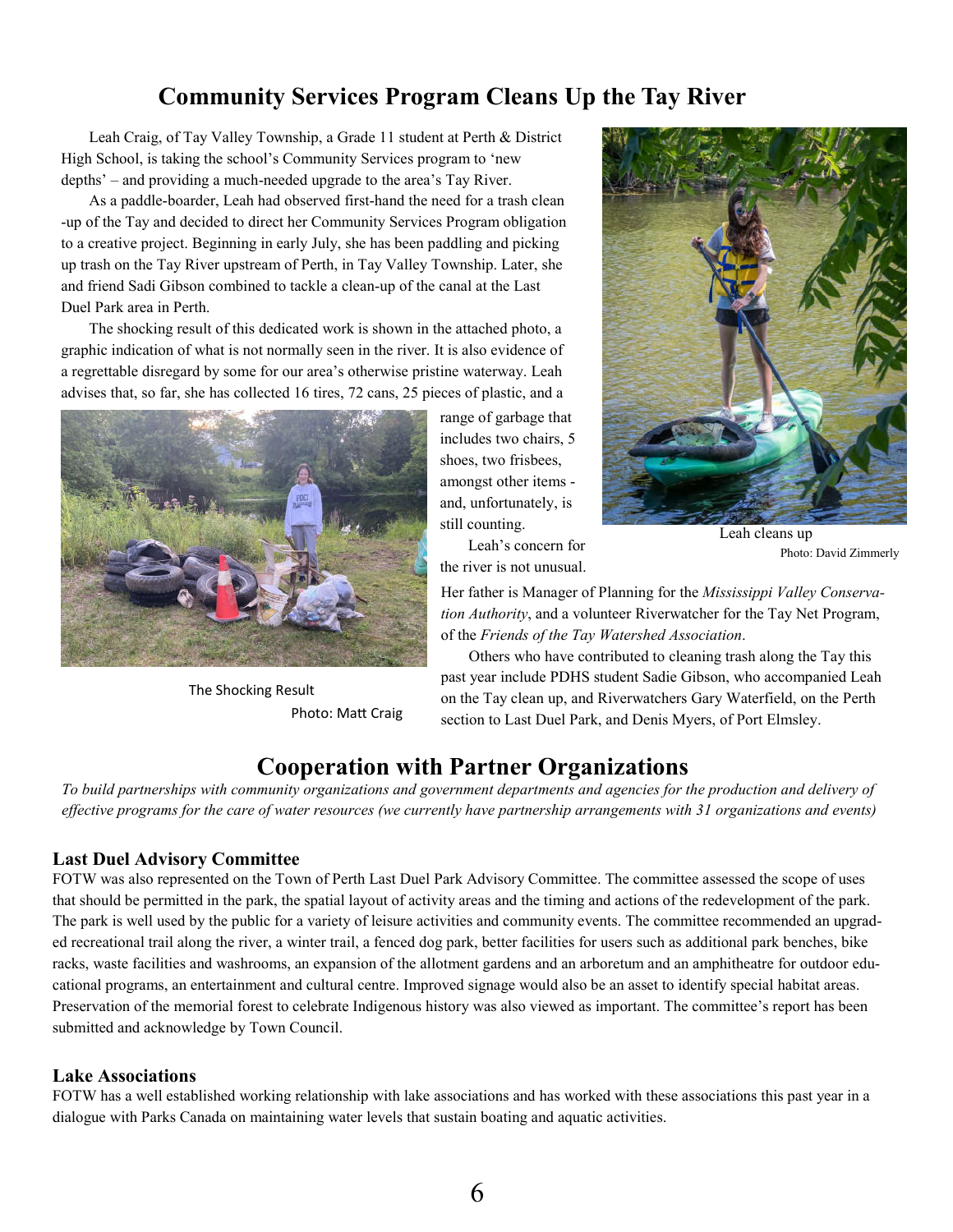## **Rocky Ramps**

FOTW was represented on the Town of Perth's Rocky Ramps Advisory Committee, whose mandate was to assess the impacts of Rocky Ramps on river flows through the core of the Town around Cockburn Island. The work of the committee concluded with recommendations for the redesign of the rocky ramps to improve water levels and water flows.



Little Tay Ramp Main Tay Ramp



# **Addressing Climate Change**

*To be aware of global climate studies and anticipate how the effects of climate change impact the Tay Watershed*

FOTW is represented on the Climate Network Lanark (CNL), an organization devoted to working with area municipalities, the agricultural community and the public on recognizing the significance of climate change and developing policies and programs to mitigate and adapt to the impacts of climate change. All of the municipalities in Lanark County are in various stages of reviewing their official plans as is the County and CNL is working to encourage municipalities to adopt policies that will establish a framework for climate change activities. CNL is also working directly with the County in the development of a climate change mitigation



plan. While we are blessed that we have not encountered severe weather events (i.e., flooding, fire), Lanark is not immune from the impacts of climate change. The reduction in green house gas emissions is a contribution members of the public and organizations can and must make to minimize global warming, and something as simple as planting more trees is part of the solution.

# **Friends Build a New Facebook Page**

We have launched a new Facebook page with the following objectives:

- To create a social media platform to reach out in a fresh and lively interactive format;
- To create a forum where people can share their inspirational photos and artwork that highlight the experience of getting outdoors and capturing the scenery, flora and fauna of the Tay Watershed;
- To promote special events such as Watershed Discovery Day; Paddle the Tay; Membership Drives; FoTW AGM etc.;
- To be designed with current branding and to direct users to the FOTW website.

To view our Facebook page, go to our web site https://www.taywatershed.ca/ and click on the logo to the right, which also appears on the left side of almost every page of this website below our "Donate Now" button.

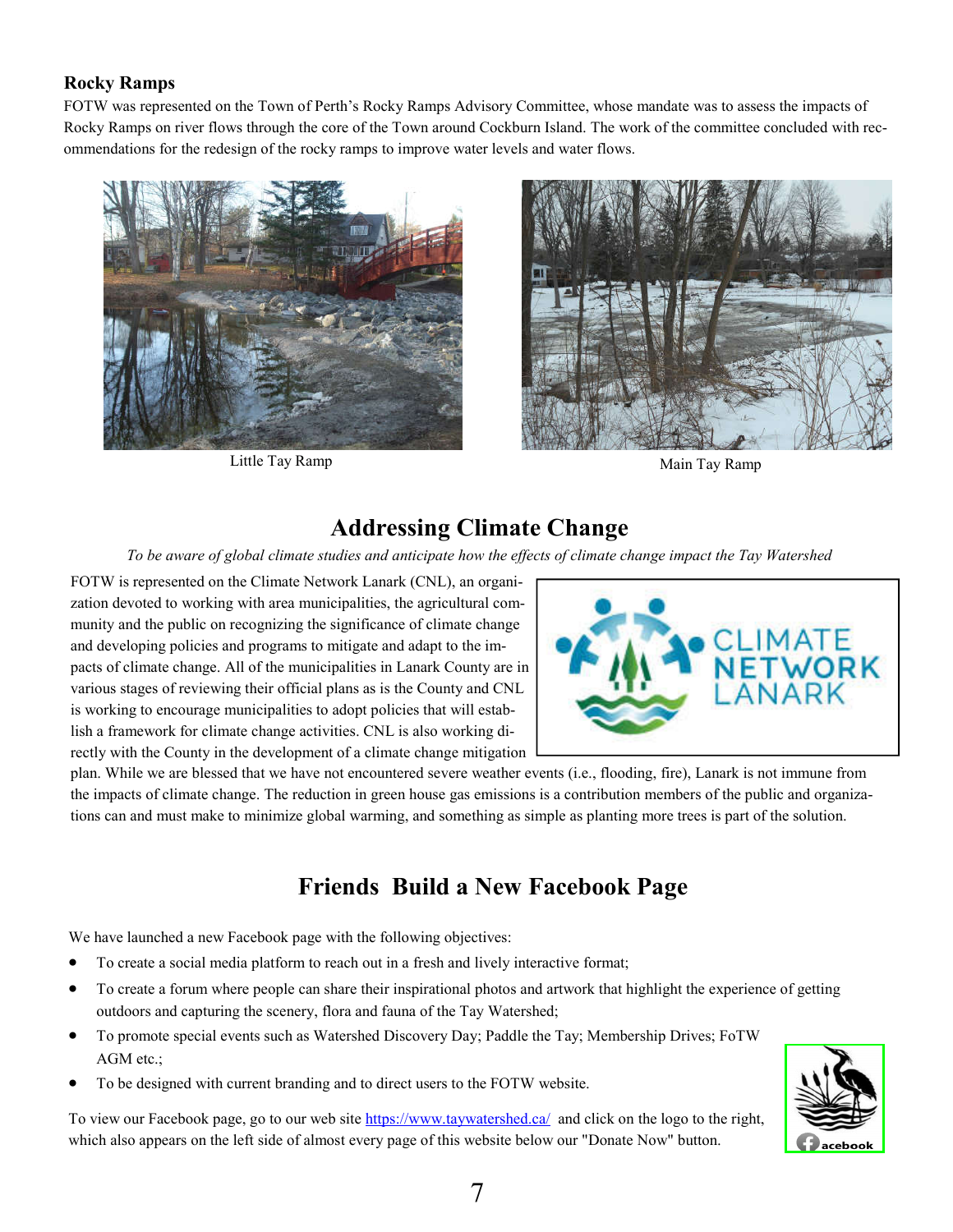# **Plans for 2022**

# **Provision of Education and Community Outreach Activities:**

**Annual General Meeting -** Friends of the Tay Watershed Association will host the Annual Meeting through a virtual format starting at **2:30 pm., March 24, 2022.** The business meeting will be followed by the educational webinar on Water Quality Stewardship noted above.

### **Educational Program—Webinars:**

| February 24, 7 pm $-$   | Gypsy Moths – Mitigation Measures – with Citizen Scientist Eric Boysen                                                                                                                                                                              |
|-------------------------|-----------------------------------------------------------------------------------------------------------------------------------------------------------------------------------------------------------------------------------------------------|
| March 10, $2:30$ pm –   | Jebbs Creek Embayment Project – presentation by Jennifer Lamoureux, Aquatic and Fish Habitat<br>Biologist, Rideau Valley Conservation Authority                                                                                                     |
| March 24, $3:00$ pm $-$ | Water Quality Stewardship in the Tay Watershed – presentation by Sarah MacLeod-Neilson, Plan-<br>ner and Haley Matschke, Acting Surface Water Quality Coordinator, Rideau Valley Conservation Au-<br>thority (combined with Annual General Meeting) |
| April 21, 2:30 pm –     | <b>Forest Bathing – Healthy Lives Through Healthy Forests</b>                                                                                                                                                                                       |
| May 19, 2:30 pm -       | Turtle Habitat Conservation – Tammy the Turtle Lady – presentation by Tammy MacKenzie                                                                                                                                                               |
|                         | September 22, 2:30 pm - Tay Net – Sustaining a Healthy River                                                                                                                                                                                        |

### **Community Outreach Program:**

**Annual Environmental Award -** recognizing citizens who have made significant contributions to sustaining our natural environment

**Water Guardian Bursary** - financial awards to students aspiring to careers in environmental management. Awards will be made at the Watershed Discovery Day

**Watershed Discovery Day Saturday, August 20th, 8 am -1 pm at the Perth Farmer's Market, Crystal Palace** – annual environmental exhibition for all generations featuring exhibits by conservation organizations, a youth education and discovery program.

**Tay Paddle Day** - featuring a guided paddle down the Tay River from Perth to the Beveridge Locks Publish updated **Tay Watershed Paddling Brochure**

# **Delivery of Watershed Care and Protection Programs:**

Promote understanding, on the part of the public and policy-makers, of the importance of the targeted issues (listed in 'Outreach'), of the work of **Conservation Authorities**, and of the need for maintaining a priority for **protection of the environment and water resources in economic development programs**

- Participate in *Source Water Protection Committee* & *RVCA Rural Clean Water Program*
- Participate in **Perth Climate Change Action Clean up Event** with association display building community awareness for maintaining a clean Tay River (April)
- Participate in *Lake Links 2022* organisation & delivery (October 22)
- Continue to monitor stream flow data sources as related to Tay waterway management
- Review status of **groundwater information base** and research in Tay watershed area
- Maintain '**Tay Net'** waterway monitoring network; expand *'Riverwatch'* component
- Consider participation in *National Clean Up Day/Ocean Conservancy* (mid-September)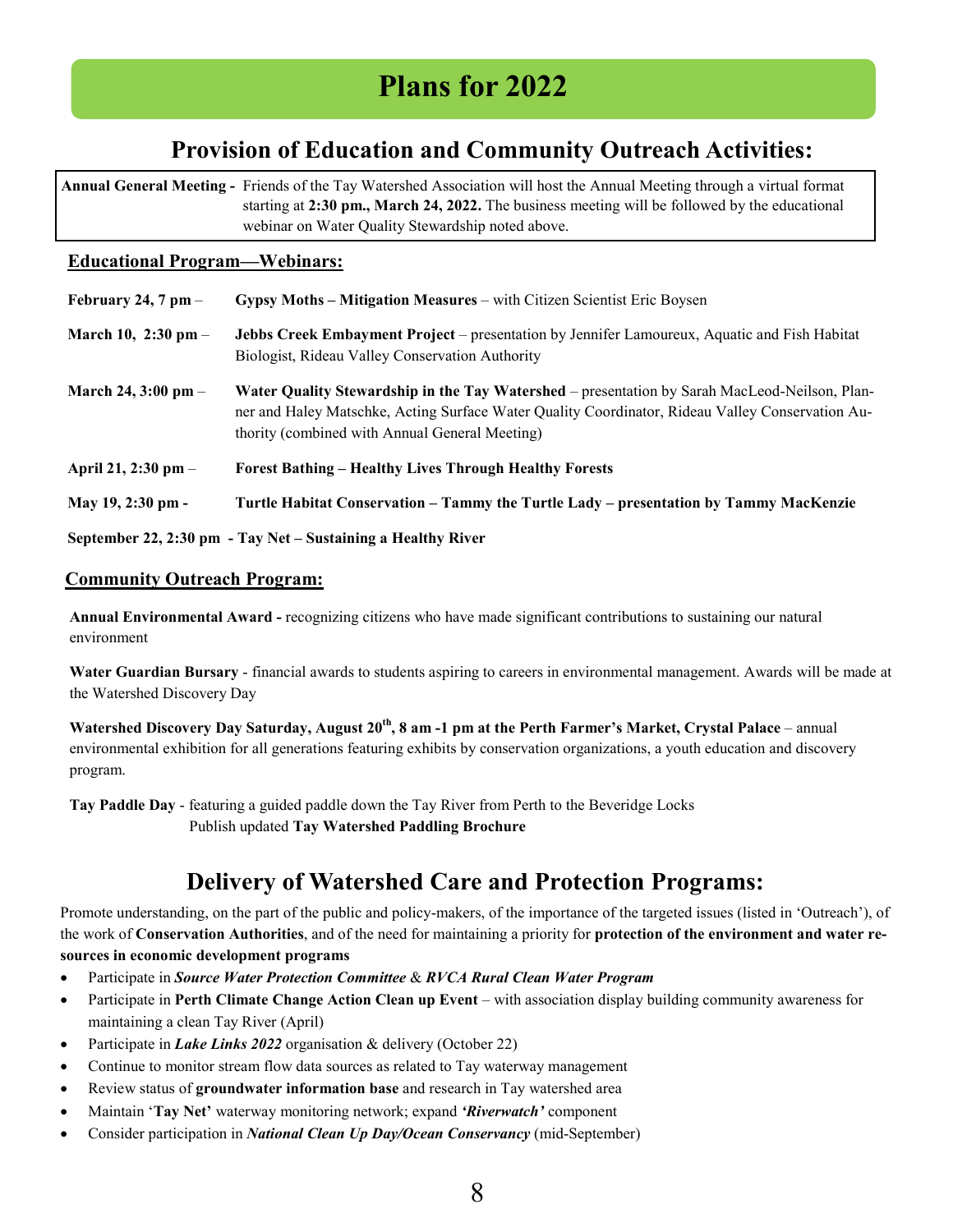# Financial Summary \*

# Year Ending December 31, 2021

# \* Unaudited

| <b>ASSETS</b>            | 2021                | 2020                                              | <b>REVENUES</b>               | 2021                | 2020                          |
|--------------------------|---------------------|---------------------------------------------------|-------------------------------|---------------------|-------------------------------|
| <b>Bank Acct</b>         | \$10,436.42         | \$11,401.75                                       | Donations                     | \$5,935.05          | \$7,815.83                    |
| <b>GIC</b>               | 0.00                | 0.00                                              | Memberships                   | 1,125.00            | 770.00                        |
|                          |                     |                                                   | Other Income                  | 25.00               | 0.00                          |
| Petty Cash               | 23.15               | 23.15                                             | <b>T-Shirt Sales</b>          | 190.00              | 150.00                        |
| <b>Other Assets</b>      | 450.40              | 842.41                                            | <b>TOTAL</b>                  | \$7,275.05          | \$8,735.83                    |
| <b>TOTAL ASSETS</b>      | \$10,909.97         | \$12,267.31                                       |                               |                     |                               |
| <b>LIABILITIES</b>       | 0.00                | 0.00                                              | <b>EXPENSES</b>               | 2021                | 2020                          |
| <b>NET WORTH</b>         | \$10,909.97         | \$12,267.31                                       | Education/Outreach            | \$1,988.93          | \$1,715.89                    |
|                          |                     |                                                   | <b>Bursary</b>                | \$2,000.00          | \$1,000.00                    |
|                          |                     |                                                   | Admin & Management \$3,642.30 |                     | \$1,172.93                    |
|                          |                     |                                                   | Insurance                     | \$1,001.16          | \$1,001.16                    |
|                          | <b>REVENUE 2021</b> |                                                   | <b>TOTAL</b>                  | \$8,632.39          | \$4,889.98                    |
| T-Shirt Sales - \$190.00 |                     | Memberships - \$1125.00<br>Other Income - \$25.00 | <b>EXPENSES 2021</b>          |                     |                               |
| Donations - \$5,935.05   |                     | Management and Admin - \$3642.30                  |                               | Bursary - \$2000.00 | Public Education - \$1,988.93 |
|                          |                     |                                                   | Insurance - \$1,001.16        |                     |                               |